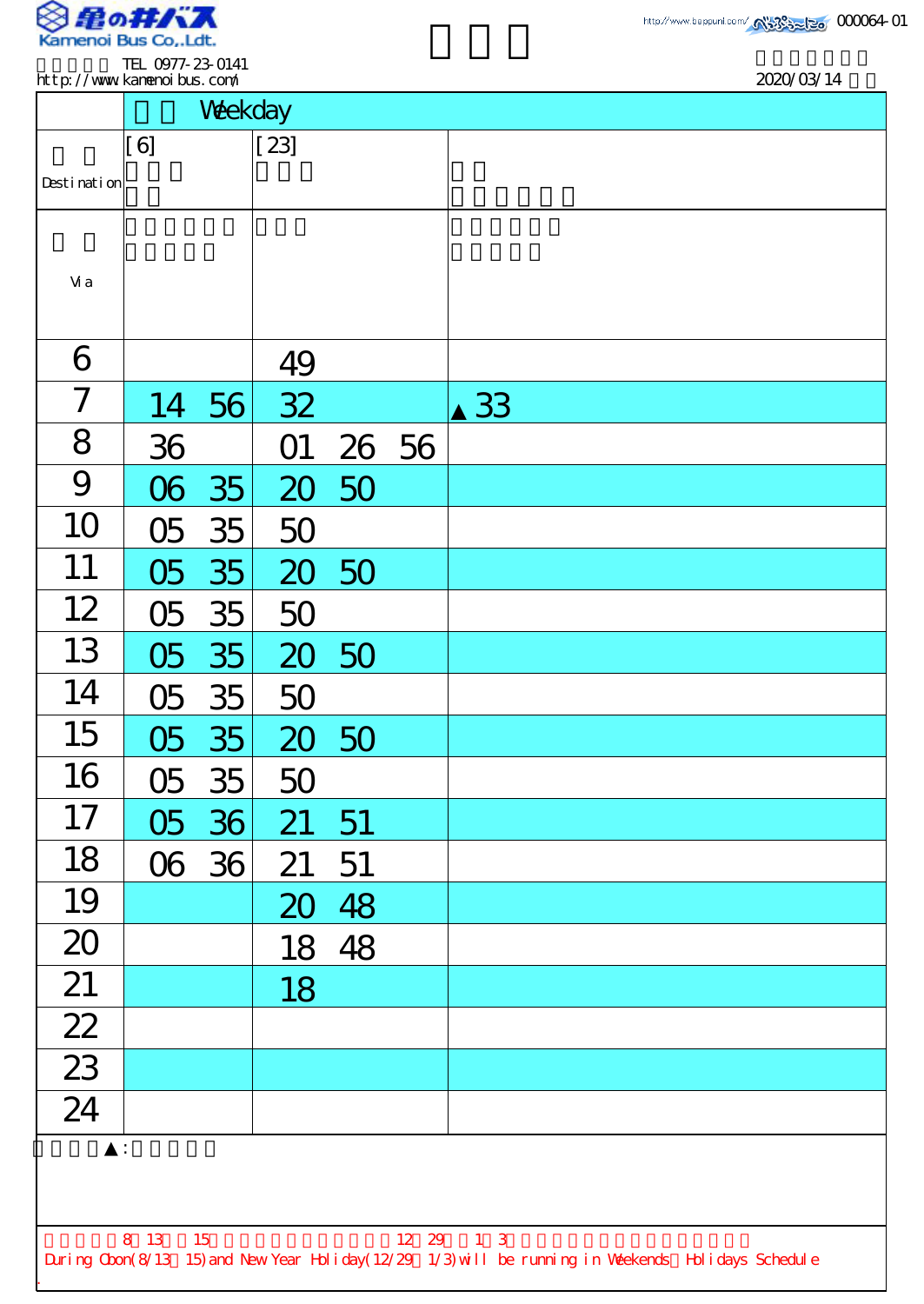

.

TEL 0977-23-0141 http://www.kamenoibus.com/

| http://www.kanenoi.bus.com/                                                                        |          |           |        |    |  |                   |  |  |  | 2020/03/14 |
|----------------------------------------------------------------------------------------------------|----------|-----------|--------|----|--|-------------------|--|--|--|------------|
| Weekends & Hol i days                                                                              |          |           |        |    |  |                   |  |  |  |            |
|                                                                                                    | [6]      |           | $[23]$ |    |  |                   |  |  |  |            |
| Desti nati on                                                                                      |          |           |        |    |  |                   |  |  |  |            |
| Vi a                                                                                               |          |           |        |    |  |                   |  |  |  |            |
|                                                                                                    |          |           |        |    |  |                   |  |  |  |            |
| 6                                                                                                  |          |           |        |    |  |                   |  |  |  |            |
| 7                                                                                                  |          |           | O1     | 48 |  |                   |  |  |  |            |
| 8                                                                                                  |          | $03 \t38$ | 51     |    |  |                   |  |  |  |            |
| 9                                                                                                  | 36       |           | 16 51  |    |  |                   |  |  |  |            |
| 10                                                                                                 |          | 06 36     | 51     |    |  |                   |  |  |  |            |
| 11                                                                                                 | $\infty$ |           | 51     |    |  |                   |  |  |  |            |
| 12                                                                                                 |          | 06 36     | 51     |    |  |                   |  |  |  |            |
| 13                                                                                                 |          | 06 36     | 51     |    |  |                   |  |  |  |            |
| 14                                                                                                 |          | $06 \t36$ | 51     |    |  |                   |  |  |  |            |
| 15                                                                                                 |          | 06 36     | 51     |    |  |                   |  |  |  |            |
| 16                                                                                                 |          | 06 36     | 51     |    |  |                   |  |  |  |            |
| 17                                                                                                 |          | 06 36     | 51     |    |  |                   |  |  |  |            |
| 18                                                                                                 |          | 06 36     | 51     |    |  |                   |  |  |  |            |
| 19                                                                                                 |          |           | 48     |    |  |                   |  |  |  |            |
| 20                                                                                                 |          |           | 48     |    |  |                   |  |  |  |            |
| 21                                                                                                 |          |           |        |    |  |                   |  |  |  |            |
| $\frac{22}{2}$                                                                                     |          |           |        |    |  |                   |  |  |  |            |
| $\frac{23}{ }$                                                                                     |          |           |        |    |  |                   |  |  |  |            |
| $\overline{24}$                                                                                    |          |           |        |    |  |                   |  |  |  |            |
|                                                                                                    |          |           |        |    |  |                   |  |  |  |            |
|                                                                                                    |          |           |        |    |  |                   |  |  |  |            |
| During Cbon(8/13 15) and New Year Holiday(12/29 1/3) will be running in Weekends Holidays Schedule | 8 13 15  |           |        |    |  | $12 \t29 \t1 \t3$ |  |  |  |            |